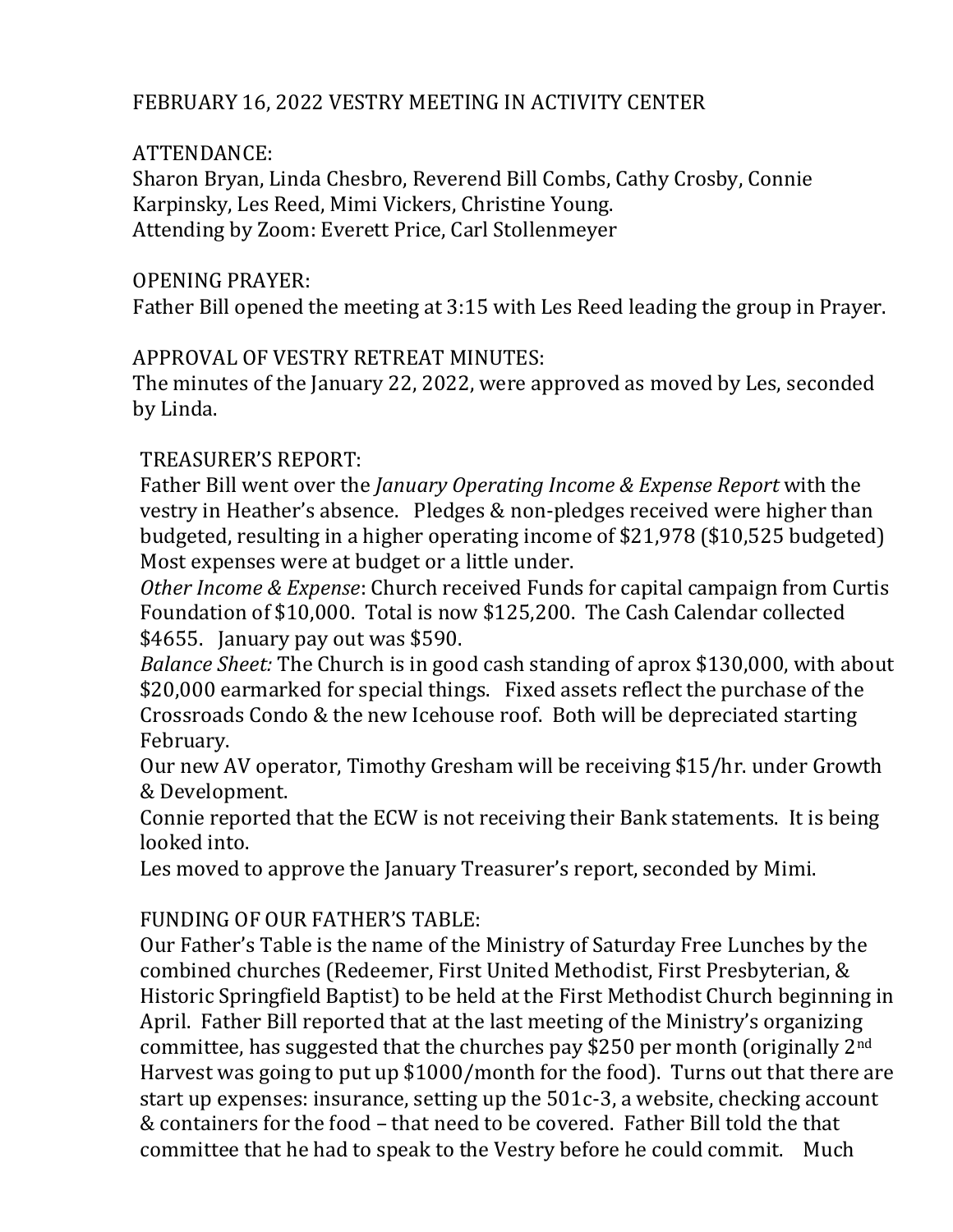discussion followed. There is agreement that we definitely would help with the set up expenses. We can certainly afford the \$250 a month, but there are questions about the 'midstream' change and paying the amount monthly. We would prefer to keep our current method of providing lunches, using the congregations' donations of food. Apparently 2nd Harvest invested about \$15,000 creating the kitchen that will be used at the Methodist Church. Father Bill will attend the next Our Father's Kitchen meeting and will email the Vestry with the information he receives; and an email vote will be taken.

#### UPDATE:

 *Elaine* is retiring as of the end of April. A search for a new Church secretary will begin. Les suggested there be a small search committee to find several suitable applicants for Father Bill to interview or Father could conduct interviews initially then Vestry selects. A job description needs to be created. Position would be just 20 hours, more hours would mean insurance would need to be provided. Search to begin in March.

*Condo Closing*: Carl reported that the Condo Closing was on January 28, 2022. The agreement for rent signed. Heather will receive bill for the monthly Condo Association HOA fees and a separate bill from Putnam County. He also reported that John Keyser has been released from rehab and Carl is getting John settled into the condo. Charlotte's return home is yet undetermined. Carl will let the Vestry know if/when a meal train is needed.

*Sabbatical*: The committee (John Cawthon, Cathy Crosby, John Fox, Ann Goff, Jenny Moore, Carl Stollenmeyer & Father Bill) has been working and meeting every Tuesday. The Grant is very involved, must be complete in April, and the Parish must take part. There will be a Sabbatical survey sent to each parishioner. It will be tabulated and then followed by a meeting for further discussion. It is an important piece of the process. The Sabbatical is planned for the summer of 2023.

*Columbarium*: Les reported that he, Lucy Ogletree & Nancy Beckemeyer have determined that the best site for the placement of the columbarium would be in the Memory Garden next to the brick wall with the plaque. It could be the same height as the existing wall. More investigation is needed. Connie shared a parishioner's concern that we would spend money on this when we have other larger concerns, such as no handicapped accessible bathrooms. Response: There have been several donations made to the church that would be applied to defray some of the cost and the sale of the columbarium drawers would further cover the cost. No final decision has been made.

### RETREAT GOALS:

### *Capital Campaign*:

At the January Retreat Meeting it was determined that we would have two large meetings on one weekend with a meeting on Saturday at LOLC and then the other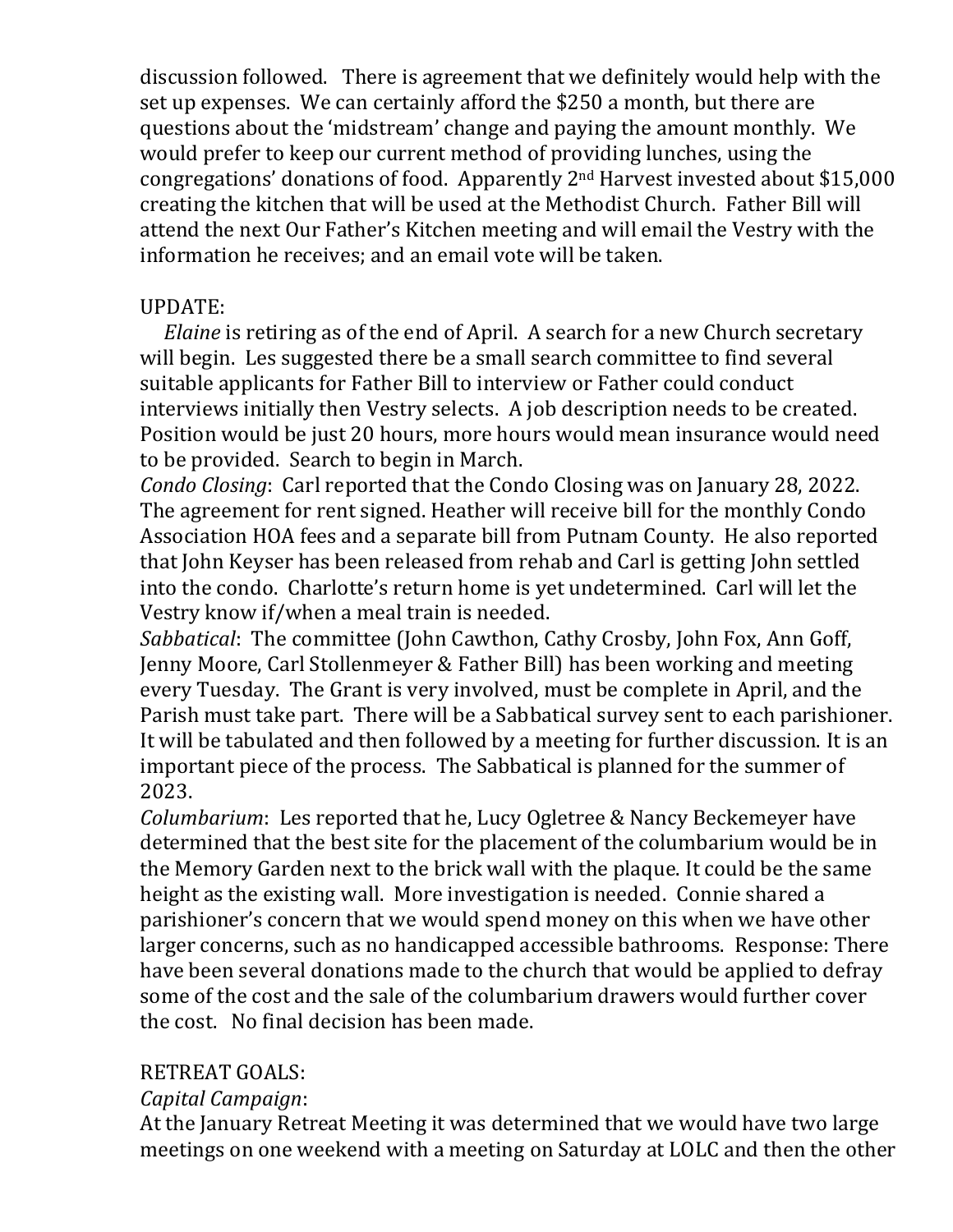on Sunday after the 9:30 service at Redeemer to give a general overview/history of the planned uses for monies raised though the Capital Campaign. These large meetings would be followed by 'Cottage' Meetings, which would gain further insight from the parishioners about the direction we should follow. Before we do that, Father suggested that John Braly, Keith Cooley, and John Fox come to the next Vestry meeting to refresh the Vestry on the previously developed plan. It was decided that the large meetings would be held the weekend of April 23-24. *Stewardship:* 

Presentation/Ministries of the month. Everett would like to have all nine Vestry members share information about each Ministries' responsibilities to the Parish to make the parishioners more aware of what it takes to make Redeemer function. It could be an actual presentation at church, through individual emails, or in the newsletter. Everett set March 20 as the date for Vestry members to choose the month that they would like to do their presentation. *Logo Development*:

Connie presented the logo. (see attached) Vestry approved design. It will give Redeemer community recognition. Tee shirts will be made, and possibly business cards & stationery. Instead of charging \$10 for the shirt, perhaps parishioners will be given one with a request that a donation be given.

Cost of the logo design is not yet known, as the designer has not yet submitted a bill. Any time Redeemer is involved in an event, all would be wearing the Tee shirt "uniform".

### *Explore Community Garden:*

Mimi has contacted the city regarding possible location available. There is an overgrown park with historic Love Spring, just off Route 278. The area needs clearing. It is thought that raised beds would be best. More inquiries will be made. The hope would be to involve master gardeners, UGA Agriculture/ Extension Office, the Garden Clubs, Boy Scouts, & The Boys & Girls Club.

### *WARDEN/LIASONS:*

*Growth and development:* Connie has created the *Community Non-profit Website* and will pay for the domain for the first year as her donation. The website is to be an information site for community non-profits to provide their mission statement and calendar of events. It will prominently feature "sponsored by 'The Little Red Church with the Big Heart" (Logo). Connie is working on getting a current tax-exempt letter from the Diocese.

*Parish Life*: Christine: The "Fat Tuesday" Pancake Brunch is planned for Tuesday, March 1, 11:30am -1pm, in hopes that attendance will be higher, because it is a daytime event! Christine has asked for volunteers to help. Christine and Ken Crosby are actively planning the Folk Mass at LOLC for a Saturday in May. *Publicity*: Mimi: We have placed an ad in the Worship directory. The banner for "Ashes to Go" will be put up. Father Bill will be at Fred's Parking lot on Ash Wednesday, March 2, 10am-11am.